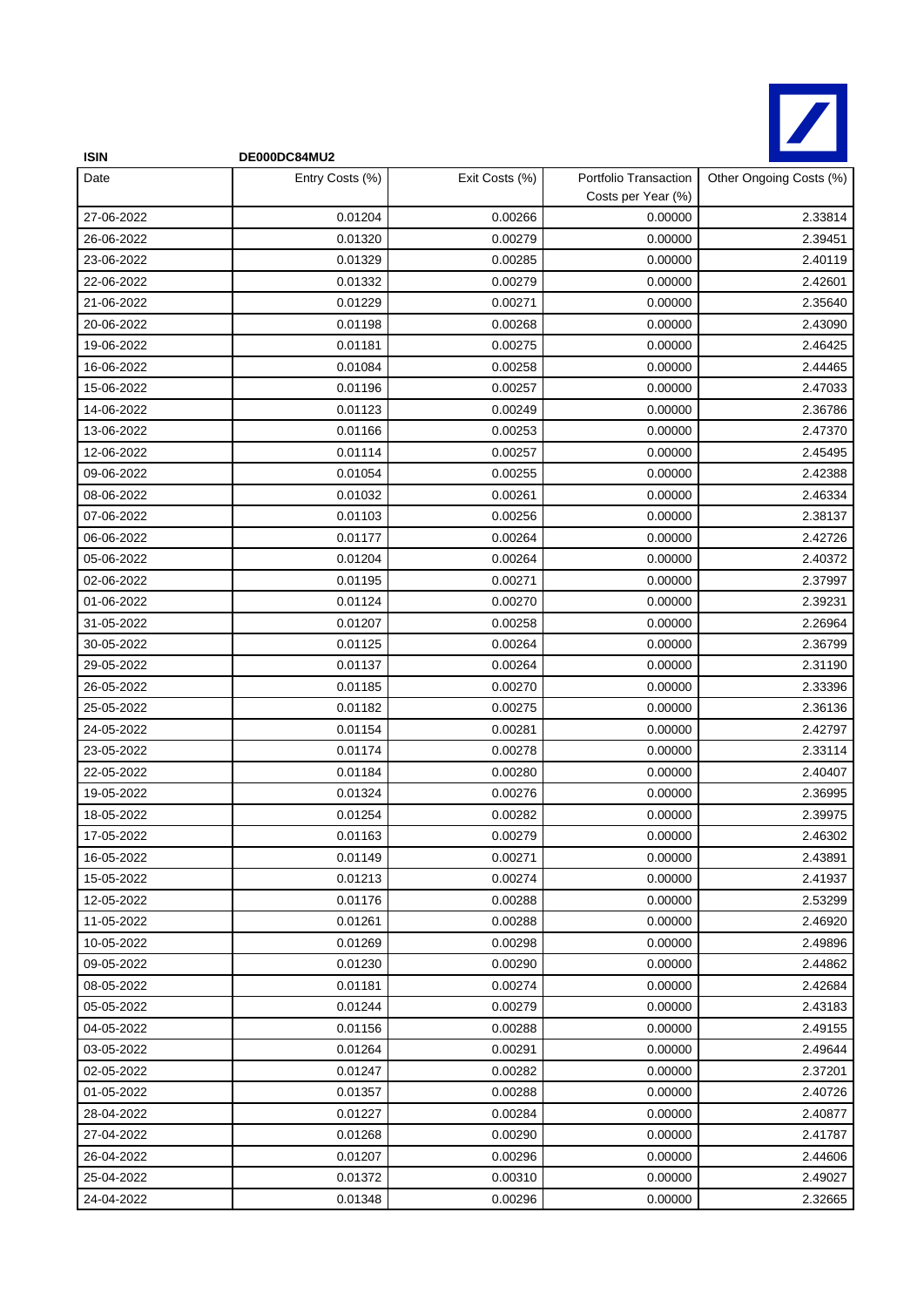| 21-04-2022 | 0.01348 | 0.00291 | 0.00000 | 2.38645 |
|------------|---------|---------|---------|---------|
| 20-04-2022 | 0.01320 | 0.00297 | 0.00000 | 2.40516 |
| 19-04-2022 | 0.01303 | 0.00297 | 0.00000 | 2.43312 |
| 18-04-2022 | 0.01286 | 0.00279 | 0.00000 | 2.34100 |
| 13-04-2022 | 0.01372 | 0.00290 | 0.00000 | 2.33031 |
| 12-04-2022 | 0.01234 | 0.00302 | 0.00000 | 2.42122 |
| 11-04-2022 | 0.01348 | 0.00317 | 0.00000 | 2.49841 |
| 10-04-2022 | 0.01352 | 0.00302 | 0.00000 | 2.32111 |
| 07-04-2022 | 0.01309 | 0.00314 | 0.00000 | 2.43805 |
| 06-04-2022 | 0.01267 | 0.00316 | 0.00000 | 2.42285 |
| 05-04-2022 | 0.01223 | 0.00296 | 0.00000 | 2.35477 |
| 04-04-2022 | 0.01262 | 0.00298 | 0.00000 | 2.35799 |
| 03-04-2022 | 0.01295 | 0.00306 | 0.00000 | 2.32732 |
| 31-03-2022 | 0.01310 | 0.00304 | 0.00000 | 2.23393 |
| 30-03-2022 | 0.01358 | 0.00295 | 0.00000 | 2.16408 |
| 29-03-2022 | 0.01449 | 0.00291 | 0.00000 | 2.14973 |
| 28-03-2022 | 0.01463 | 0.00289 | 0.00000 | 2.17435 |
| 27-03-2022 | 0.01292 | 0.00272 | 0.00000 | 2.09738 |
| 25-03-2022 | 0.01283 | 0.00280 | 0.00000 | 2.13833 |
| 24-03-2022 | 0.01377 | 0.00266 | 0.00000 | 2.11668 |
| 23-03-2022 | 0.01390 | 0.00280 | 0.00000 | 2.17060 |
| 22-03-2022 | 0.01360 | 0.00280 | 0.00000 | 2.13305 |
| 21-03-2022 | 0.01371 | 0.00298 | 0.00000 | 2.25028 |
| 18-03-2022 | 0.01397 | 0.00305 | 0.00000 | 2.20175 |
| 17-03-2022 | 0.01410 | 0.00332 | 0.00000 | 2.30270 |
| 16-03-2022 | 0.01542 | 0.00316 | 0.00000 | 2.24226 |
| 15-03-2022 | 0.01603 | 0.00301 | 0.00000 | 2.06273 |
| 14-03-2022 | 0.01352 | 0.00287 | 0.00000 | 2.10651 |
| 11-03-2022 | 0.01443 | 0.00290 | 0.00000 | 2.16363 |
| 10-03-2022 | 0.01388 | 0.00284 | 0.00000 | 2.09277 |
| 09-03-2022 | 0.01331 | 0.00241 | 0.00000 | 2.02802 |
| 08-03-2022 | 0.01206 | 0.00253 | 0.00000 | 2.12082 |
| 07-03-2022 | 0.01226 | 0.00266 | 0.00000 | 2.24057 |
| 04-03-2022 | 0.01510 | 0.00291 | 0.00000 | 2.14197 |
| 03-03-2022 | 0.01484 | 0.00284 | 0.00000 | 2.07273 |
| 02-03-2022 | 0.01453 | 0.00301 | 0.00000 | 2.12618 |
| 01-03-2022 | 0.01609 | 0.00317 | 0.00000 | 2.07513 |
| 28-02-2022 | 0.01506 | 0.00328 | 0.00000 | 2.15010 |
| 25-02-2022 | 0.01569 | 0.00323 | 0.00000 | 2.09227 |
| 24-02-2022 | 0.01573 | 0.00329 | 0.00000 | 2.19866 |
| 23-02-2022 | 0.01518 | 0.00335 | 0.00000 | 2.07492 |
| 22-02-2022 | 0.01575 | 0.00330 | 0.00000 | 2.09621 |
| 21-02-2022 | 0.01735 | 0.00338 | 0.00000 | 2.04632 |
| 18-02-2022 | 0.01599 | 0.00350 | 0.00000 | 2.07754 |
| 17-02-2022 | 0.01729 | 0.00342 | 0.00000 | 2.07261 |
| 16-02-2022 | 0.01671 | 0.00341 | 0.00000 | 2.06714 |
| 15-02-2022 | 0.01569 | 0.00332 | 0.00000 | 2.03707 |
| 14-02-2022 | 0.01578 | 0.00342 | 0.00000 | 2.12849 |
| 11-02-2022 | 0.01693 | 0.00358 | 0.00000 | 2.16468 |
| 10-02-2022 | 0.01631 | 0.00356 | 0.00000 | 2.14231 |
| 09-02-2022 | 0.01569 | 0.00354 | 0.00000 | 2.10750 |
| 08-02-2022 | 0.01738 | 0.00352 | 0.00000 | 2.12974 |
| 07-02-2022 | 0.01715 | 0.00355 | 0.00000 | 2.13872 |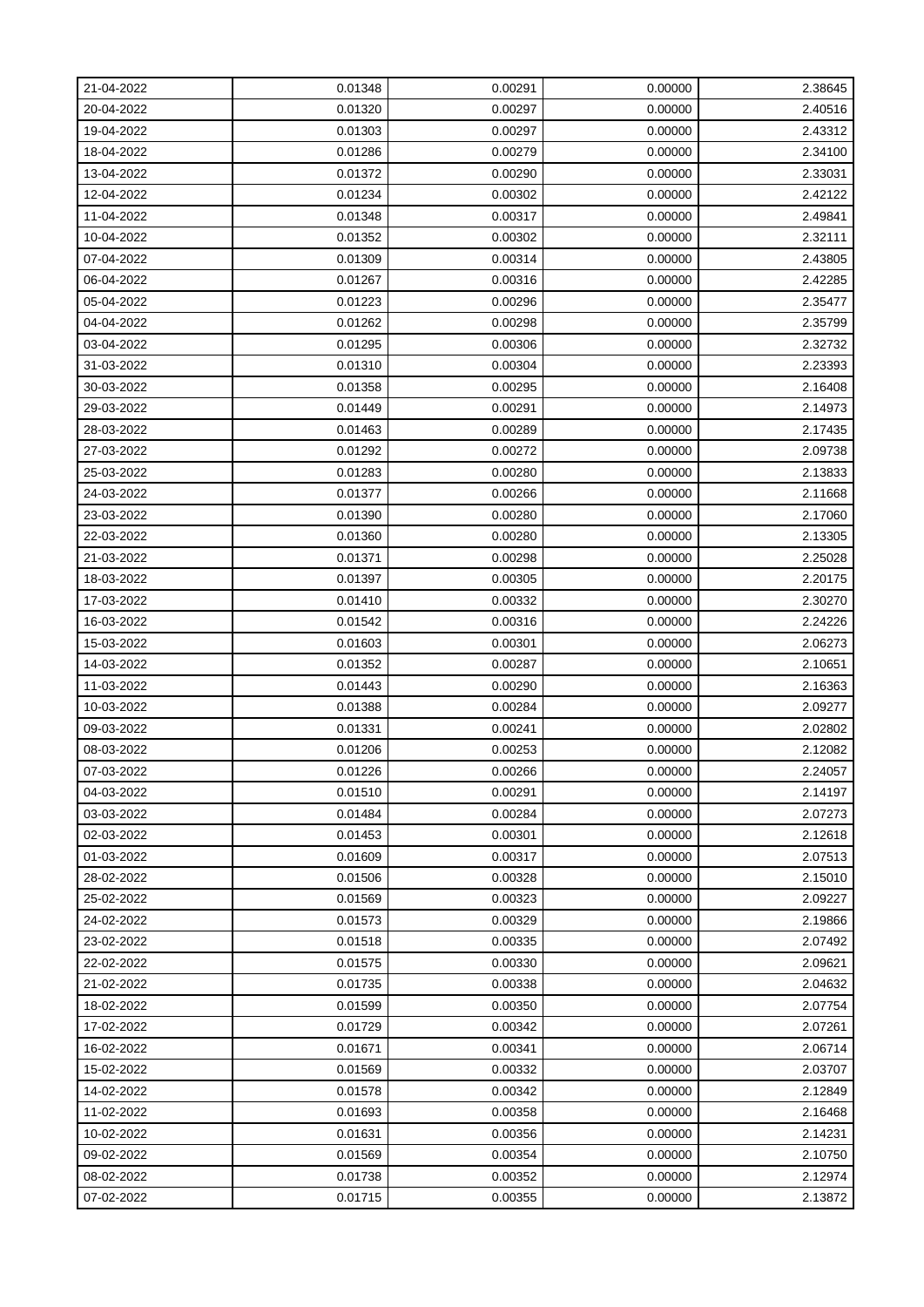| 04-02-2022 | 0.01596 | 0.00362 | 0.00000 | 2.16286 |
|------------|---------|---------|---------|---------|
| 03-02-2022 | 0.01655 | 0.00364 | 0.00000 | 2.17256 |
| 02-02-2022 | 0.01705 | 0.00358 | 0.00000 | 2.14902 |
| 01-02-2022 | 0.01588 | 0.00355 | 0.00000 | 2.12901 |
| 31-01-2022 | 0.01635 | 0.00355 | 0.00000 | 2.17215 |
| 28-01-2022 | 0.01554 | 0.00360 | 0.00000 | 2.21616 |
| 27-01-2022 | 0.01699 | 0.00367 | 0.00000 | 2.23734 |
| 26-01-2022 | 0.01623 | 0.00372 | 0.00000 | 2.21665 |
| 25-01-2022 | 0.01648 | 0.00373 | 0.00000 | 2.17571 |
| 24-01-2022 | 0.01712 | 0.00371 | 0.00000 | 2.18328 |
| 21-01-2022 | 0.01657 | 0.00368 | 0.00000 | 2.13481 |
| 20-01-2022 | 0.01802 | 0.00366 | 0.00000 | 2.13779 |
| 19-01-2022 | 0.01780 | 0.00370 | 0.00000 | 2.18385 |
| 18-01-2022 | 0.01644 | 0.00372 | 0.00000 | 2.16191 |
| 17-01-2022 | 0.01786 | 0.00383 | 0.00000 | 2.17027 |
| 14-01-2022 | 0.01637 | 0.00394 | 0.00000 | 2.20300 |
| 13-01-2022 | 0.01776 | 0.00391 | 0.00000 | 2.17362 |
| 12-01-2022 | 0.01828 | 0.00386 | 0.00000 | 2.17514 |
| 11-01-2022 | 0.01803 | 0.00395 | 0.00000 | 2.18199 |
| 10-01-2022 | 0.01870 | 0.00403 | 0.00000 | 2.23567 |
| 07-01-2022 | 0.01743 | 0.00390 | 0.00000 | 2.18225 |
| 06-01-2022 | 0.01902 | 0.00410 | 0.00000 | 2.25423 |
| 05-01-2022 | 0.01884 | 0.00412 | 0.00000 | 2.25721 |
| 04-01-2022 | 0.01898 | 0.00412 | 0.00000 | 2.24570 |
| 03-01-2022 | 0.01911 | 0.00425 | 0.00000 | 2.27424 |
| 31-12-2021 | 0.01722 | 0.00410 | 0.00000 | 2.20444 |
| 30-12-2021 | 0.01852 | 0.00413 | 0.00000 | 2.23978 |
| 29-12-2021 | 0.01862 | 0.00424 | 0.00000 | 2.30461 |
| 28-12-2021 | 0.01841 | 0.00413 | 0.00000 | 2.21182 |
| 27-12-2021 | 0.01923 | 0.00434 | 0.00000 | 2.25031 |
| 23-12-2021 | 0.01796 | 0.00442 | 0.00000 | 2.27164 |
| 22-12-2021 | 0.02006 | 0.00439 | 0.00000 | 2.25178 |
| 21-12-2021 | 0.02140 | 0.00455 | 0.00000 | 2.25901 |
| 20-12-2021 | 0.01962 | 0.00446 | 0.00000 | 2.17235 |
| 17-12-2021 | 0.02090 | 0.00445 | 0.00000 | 2.26165 |
| 16-12-2021 | 0.01938 | 0.00454 | 0.00000 | 2.33830 |
| 15-12-2021 | 0.02069 | 0.00442 | 0.00000 | 2.26406 |
| 14-12-2021 | 0.01995 | 0.00441 | 0.00000 | 2.29788 |
| 13-12-2021 | 0.01919 | 0.00438 | 0.00000 | 2.30196 |
| 10-12-2021 | 0.02056 | 0.00439 | 0.00000 | 2.26894 |
| 09-12-2021 | 0.01990 | 0.00425 | 0.00000 | 2.20953 |
| 08-12-2021 | 0.02043 | 0.00424 | 0.00000 | 2.21882 |
| 07-12-2021 | 0.01928 | 0.00441 | 0.00000 | 2.27180 |
| 06-12-2021 | 0.02037 | 0.00471 | 0.00000 | 2.33416 |
| 03-12-2021 | 0.02153 | 0.00469 | 0.00000 | 2.31491 |
| 02-12-2021 | 0.01983 | 0.00474 | 0.00000 | 2.27168 |
| 01-12-2021 | 0.02104 | 0.00459 | 0.00000 | 2.25432 |
| 30-11-2021 | 0.02180 | 0.00444 | 0.00000 | 2.15243 |
| 29-11-2021 | 0.01966 | 0.00447 | 0.00000 | 2.30154 |
| 26-11-2021 | 0.01816 | 0.00401 | 0.00000 | 2.11625 |
| 25-11-2021 | 0.01831 | 0.00400 | 0.00000 | 2.23169 |
| 24-11-2021 | 0.01803 | 0.00404 | 0.00000 | 2.26679 |
| 23-11-2021 | 0.01792 | 0.00412 | 0.00000 | 2.20170 |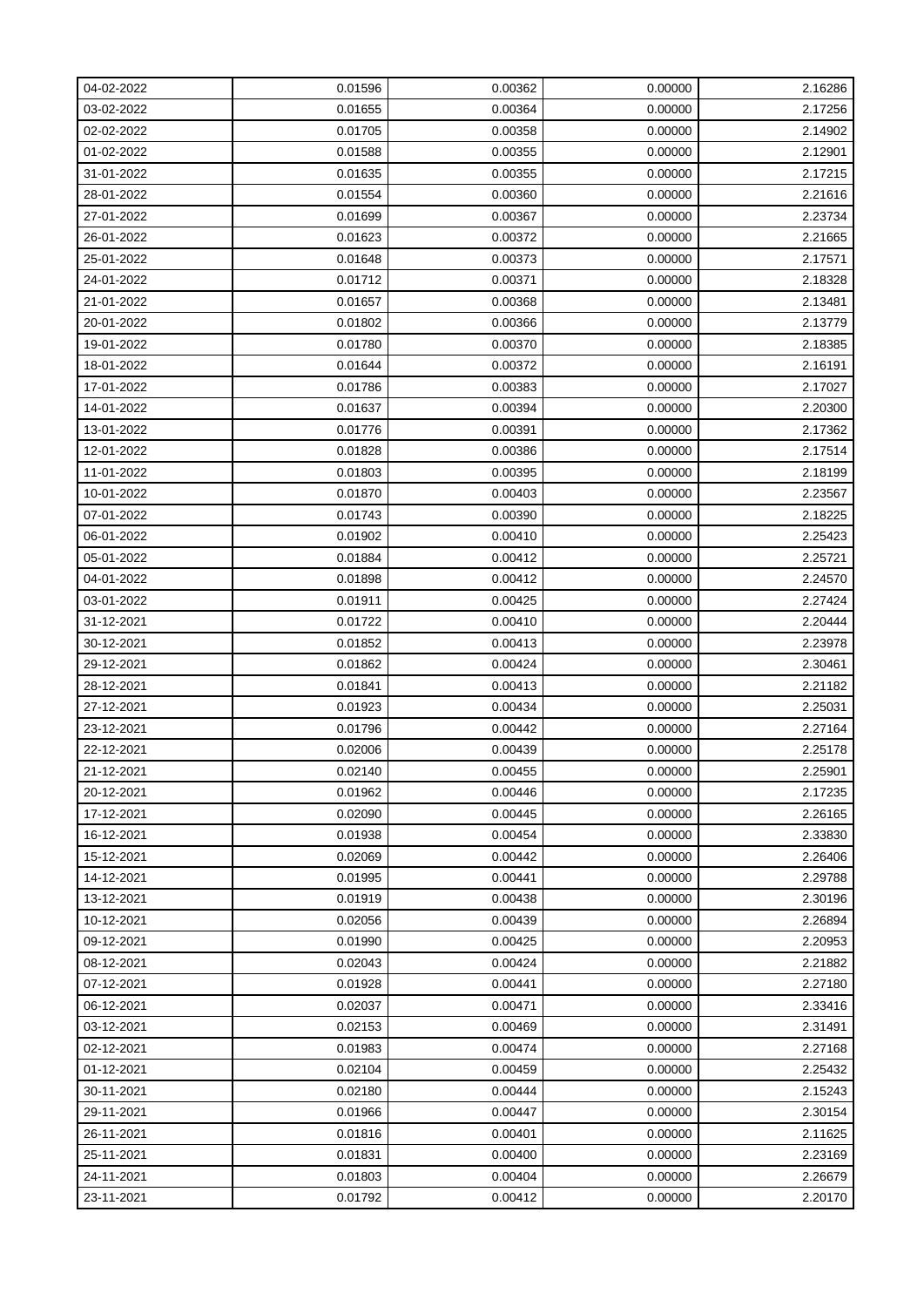| 22-11-2021 | 0.01939 | 0.00414 | 0.00000 | 2.20498 |
|------------|---------|---------|---------|---------|
| 19-11-2021 | 0.01729 | 0.00413 | 0.00000 | 2.24567 |
| 18-11-2021 | 0.02010 | 0.00412 | 0.00000 | 2.19182 |
| 17-11-2021 | 0.01728 | 0.00396 | 0.00000 | 2.15329 |
| 16-11-2021 | 0.01937 | 0.00399 | 0.00000 | 2.16387 |
| 15-11-2021 | 0.01784 | 0.00402 | 0.00000 | 2.11529 |
| 12-11-2021 | 0.01905 | 0.00405 | 0.00000 | 2.14350 |
| 11-11-2021 | 0.01945 | 0.00407 | 0.00000 | 2.16653 |
| 10-11-2021 | 0.01856 | 0.00399 | 0.00000 | 2.13294 |
| 09-11-2021 | 0.01825 | 0.00404 | 0.00000 | 2.13708 |
| 08-11-2021 | 0.01794 | 0.00410 | 0.00000 | 2.17117 |
| 05-11-2021 | 0.01946 | 0.00421 | 0.00000 | 2.16869 |
| 04-11-2021 | 0.01929 | 0.00411 | 0.00000 | 2.15203 |
| 03-11-2021 | 0.01988 | 0.00402 | 0.00000 | 2.09747 |
| 02-11-2021 | 0.01861 | 0.00402 | 0.00000 | 2.12280 |
| 01-11-2021 | 0.01942 | 0.00398 | 0.00000 | 2.10041 |
| 28-10-2021 | 0.01945 | 0.00409 | 0.00000 | 2.12591 |
| 27-10-2021 | 0.01906 | 0.00406 | 0.00000 | 2.13088 |
| 26-10-2021 | 0.01844 | 0.00392 | 0.00000 | 2.07549 |
| 25-10-2021 | 0.01911 | 0.00391 | 0.00000 | 2.08804 |
| 24-10-2021 | 0.01879 | 0.00401 | 0.00000 | 2.12311 |
| 21-10-2021 | 0.01848 | 0.00398 | 0.00000 | 2.09341 |
| 20-10-2021 | 0.01838 | 0.00391 | 0.00000 | 2.07310 |
| 19-10-2021 | 0.01821 | 0.00398 | 0.00000 | 2.09528 |
| 18-10-2021 | 0.01817 | 0.00400 | 0.00000 | 2.11732 |
| 17-10-2021 | 0.01917 | 0.00401 | 0.00000 | 2.15928 |
| 14-10-2021 | 0.01903 | 0.00403 | 0.00000 | 2.13993 |
| 13-10-2021 | 0.01957 | 0.00404 | 0.00000 | 2.14295 |
| 12-10-2021 | 0.01762 | 0.00403 | 0.00000 | 2.13192 |
| 11-10-2021 | 0.01760 | 0.00408 | 0.00000 | 2.17084 |
| 10-10-2021 | 0.01929 | 0.00410 | 0.00000 | 2.17704 |
| 07-10-2021 | 0.01955 | 0.00423 | 0.00000 | 2.24279 |
| 06-10-2021 | 0.01807 | 0.00417 | 0.00000 | 2.10739 |
| 05-10-2021 | 0.01819 | 0.00407 | 0.00000 | 2.12772 |
| 04-10-2021 | 0.01946 | 0.00423 | 0.00000 | 2.17485 |
| 03-10-2021 | 0.01892 | 0.00434 | 0.00000 | 2.16811 |
| 30-09-2021 | 0.01935 | 0.00437 | 0.00000 | 2.14742 |
| 29-09-2021 | 0.02034 | 0.00435 | 0.00000 | 2.15610 |
| 28-09-2021 | 0.01889 | 0.00433 | 0.00000 | 2.08971 |
| 27-09-2021 | 0.02044 | 0.00431 | 0.00000 | 2.12831 |
| 26-09-2021 | 0.01936 | 0.00441 | 0.00000 | 2.13122 |
| 23-09-2021 | 0.02182 | 0.00450 | 0.00000 | 2.10971 |
| 22-09-2021 | 0.02040 | 0.00458 | 0.00000 | 2.13274 |
| 21-09-2021 | 0.02134 | 0.00459 | 0.00000 | 2.10593 |
| 20-09-2021 | 0.02113 | 0.00469 | 0.00000 | 2.15000 |
| 19-09-2021 | 0.02039 | 0.00462 | 0.00000 | 2.10817 |
| 16-09-2021 | 0.02017 | 0.00460 | 0.00000 | 2.10012 |
| 15-09-2021 | 0.02040 | 0.00463 | 0.00000 | 2.12704 |
| 14-09-2021 | 0.02188 | 0.00477 | 0.00000 | 2.14399 |
| 13-09-2021 | 0.02123 | 0.00472 | 0.00000 | 2.12365 |
| 12-09-2021 | 0.01996 | 0.00486 | 0.00000 | 2.18501 |
| 09-09-2021 | 0.02161 | 0.00485 | 0.00000 | 2.12748 |
| 08-09-2021 | 0.02118 | 0.00485 | 0.00000 | 2.12829 |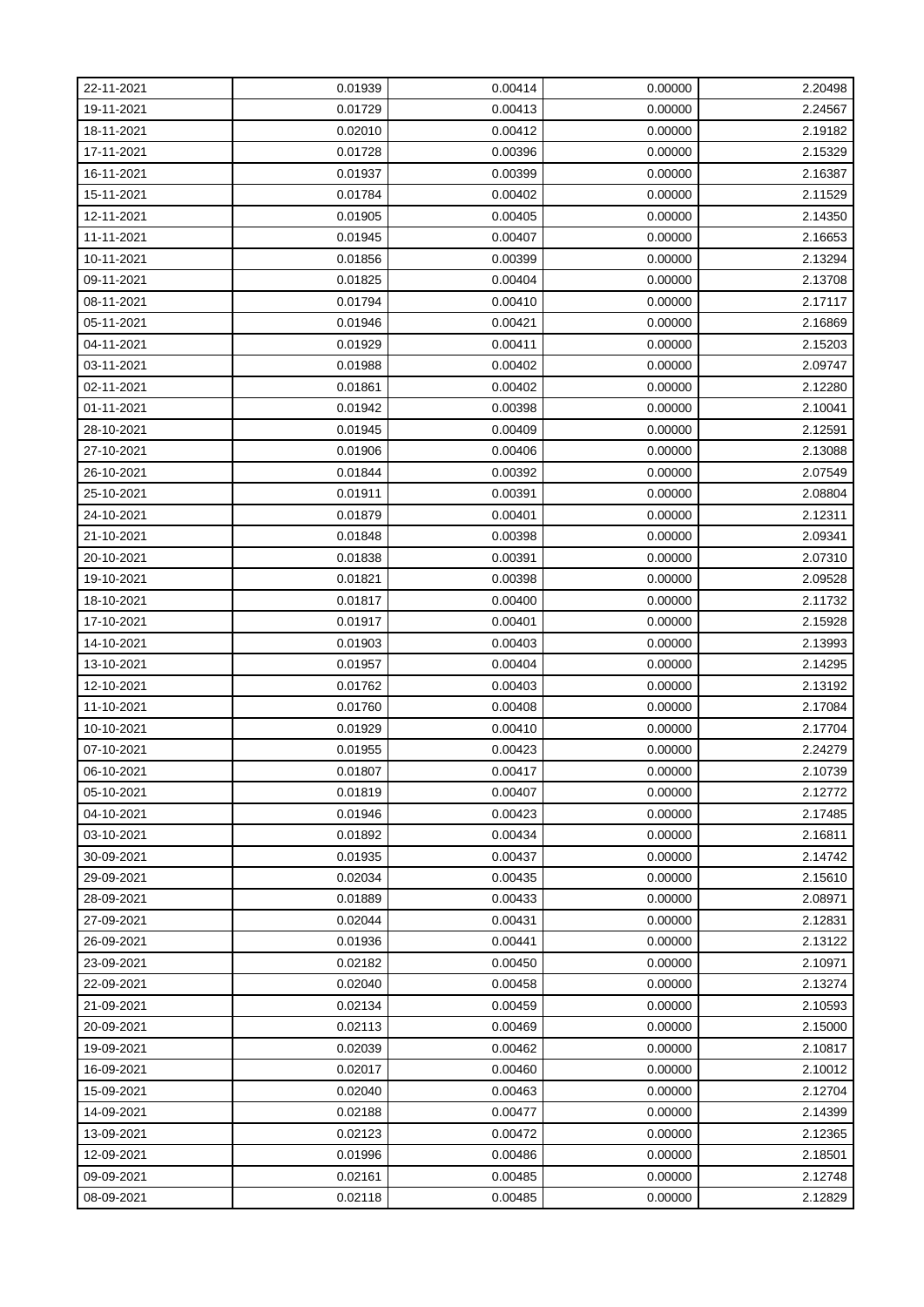| 07-09-2021 | 0.02321 | 0.00494 | 0.00000 | 2.16229 |
|------------|---------|---------|---------|---------|
| 06-09-2021 | 0.02142 | 0.00489 | 0.00000 | 2.14154 |
| 05-09-2021 | 0.02231 | 0.00483 | 0.00000 | 2.09740 |
| 02-09-2021 | 0.02263 | 0.00482 | 0.00000 | 2.11563 |
| 01-09-2021 | 0.02215 | 0.00484 | 0.00000 | 2.10193 |
| 31-08-2021 | 0.02182 | 0.00478 | 0.00000 | 2.10683 |
| 30-08-2021 | 0.02211 | 0.00485 | 0.00000 | 2.11160 |
| 29-08-2021 | 0.02122 | 0.00485 | 0.00000 | 2.11894 |
| 26-08-2021 | 0.02324 | 0.00501 | 0.00000 | 2.19288 |
| 25-08-2021 | 0.02081 | 0.00488 | 0.00000 | 2.11232 |
| 24-08-2021 | 0.02217 | 0.00492 | 0.00000 | 2.12909 |
| 23-08-2021 | 0.02366 | 0.00500 | 0.00000 | 2.14240 |
| 22-08-2021 | 0.02255 | 0.00522 | 0.00000 | 2.15852 |
| 19-08-2021 | 0.02348 | 0.00521 | 0.00000 | 2.15314 |
| 18-08-2021 | 0.02213 | 0.00516 | 0.00000 | 2.13163 |
| 17-08-2021 | 0.02379 | 0.00499 | 0.00000 | 2.14344 |
| 16-08-2021 | 0.02329 | 0.00498 | 0.00000 | 2.11924 |
| 15-08-2021 | 0.02143 | 0.00503 | 0.00000 | 2.14852 |
| 12-08-2021 | 0.02262 | 0.00491 | 0.00000 | 2.14522 |
| 11-08-2021 | 0.02248 | 0.00490 | 0.00000 | 2.16604 |
| 10-08-2021 | 0.02053 | 0.00494 | 0.00000 | 2.16691 |
| 09-08-2021 | 0.02369 | 0.00502 | 0.00000 | 2.16726 |
| 08-08-2021 | 0.02173 | 0.00502 | 0.00000 | 2.11704 |
| 05-08-2021 | 0.02298 | 0.00500 | 0.00000 | 2.16620 |
| 03-08-2021 | 0.02120 | 0.00486 | 0.00000 | 2.11464 |
| 02-08-2021 | 0.02128 | 0.00486 | 0.00000 | 2.11861 |
| 01-08-2021 | 0.02293 | 0.00470 | 0.00000 | 2.07415 |
| 29-07-2021 | 0.02091 | 0.00464 | 0.00000 | 2.05082 |
| 28-07-2021 | 0.02233 | 0.00464 | 0.00000 | 2.05787 |
| 27-07-2021 | 0.02206 | 0.00470 | 0.00000 | 2.08591 |
| 26-07-2021 | 0.02220 | 0.00471 | 0.00000 | 2.09717 |
| 25-07-2021 | 0.02318 | 0.00480 | 0.00000 | 2.09163 |
| 22-07-2021 | 0.02158 | 0.00472 | 0.00000 | 2.07893 |
| 21-07-2021 | 0.02191 | 0.00481 | 0.00000 | 2.08870 |
| 20-07-2021 | 0.02372 | 0.00496 | 0.00000 | 2.09580 |
| 19-07-2021 | 0.02213 | 0.00506 | 0.00000 | 2.10515 |
| 18-07-2021 | 0.02160 | 0.00473 | 0.00000 | 2.06961 |
| 15-07-2021 | 0.02270 | 0.00481 | 0.00000 | 2.10958 |
| 14-07-2021 | 0.02047 | 0.00466 | 0.00000 | 2.03301 |
| 13-07-2021 | 0.02198 | 0.00450 | 0.00000 | 2.04548 |
| 12-07-2021 | 0.02230 | 0.00466 | 0.00000 | 2.08320 |
| 11-07-2021 | 0.02308 | 0.00460 | 0.00000 | 2.02802 |
| 08-07-2021 | 0.02292 | 0.00476 | 0.00000 | 2.09264 |
| 07-07-2021 | 0.02280 | 0.00476 | 0.00000 | 2.04473 |
| 06-07-2021 | 0.02293 | 0.00472 | 0.00000 | 2.08878 |
| 05-07-2021 | 0.02152 | 0.00457 | 0.00000 | 2.08090 |
| 04-07-2021 | 0.02268 | 0.00465 | 0.00000 | 2.08577 |
| 01-07-2021 | 0.02080 | 0.00471 | 0.00000 | 2.10764 |
| 30-06-2021 | 0.01991 | 0.00469 | 0.00000 | 2.09764 |
| 29-06-2021 | 0.02191 | 0.00473 | 0.00000 | 2.06956 |
| 28-06-2021 | 0.02142 | 0.00477 | 0.00000 | 2.08466 |
| 27-06-2021 | 0.02275 | 0.00464 | 0.00000 | 2.03743 |
| 24-06-2021 | 0.02076 | 0.00473 | 0.00000 | 2.07112 |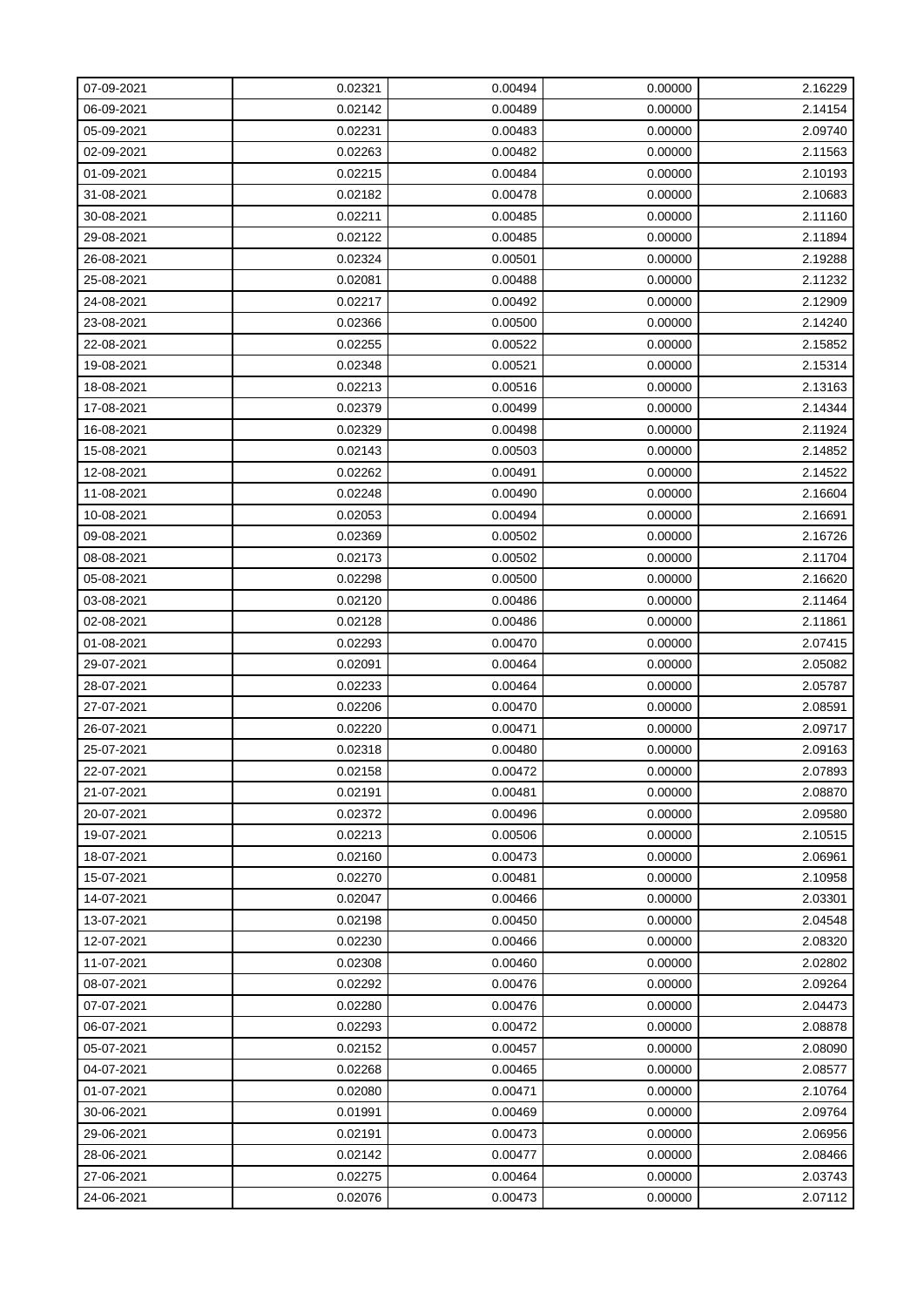| 23-06-2021 | 0.02195 | 0.00478 | 0.00000 | 2.09081 |
|------------|---------|---------|---------|---------|
| 22-06-2021 | 0.02301 | 0.00476 | 0.00000 | 2.08223 |
| 21-06-2021 | 0.02333 | 0.00476 | 0.00000 | 2.06786 |
| 20-06-2021 | 0.02331 | 0.00485 | 0.00000 | 2.08468 |
| 17-06-2021 | 0.02156 | 0.00494 | 0.00000 | 2.08273 |
| 16-06-2021 | 0.02249 | 0.00482 | 0.00000 | 2.06770 |
| 15-06-2021 | 0.02139 | 0.00489 | 0.00000 | 2.04715 |
| 14-06-2021 | 0.02343 | 0.00491 | 0.00000 | 2.02691 |
| 13-06-2021 | 0.02357 | 0.00482 | 0.00000 | 1.99433 |
| 10-06-2021 | 0.02174 | 0.00498 | 0.00000 | 2.02948 |
| 09-06-2021 | 0.02364 | 0.00503 | 0.00000 | 2.04567 |
| 08-06-2021 | 0.02361 | 0.00504 | 0.00000 | 2.05562 |
| 07-06-2021 | 0.02352 | 0.00508 | 0.00000 | 2.03585 |
| 06-06-2021 | 0.02246 | 0.00503 | 0.00000 | 2.03561 |
| 03-06-2021 | 0.02176 | 0.00511 | 0.00000 | 2.08148 |
| 02-06-2021 | 0.02139 | 0.00506 | 0.00000 | 2.03354 |
| 01-06-2021 | 0.02179 | 0.00511 | 0.00000 | 2.03072 |
| 31-05-2021 | 0.02281 | 0.00523 | 0.00000 | 2.07422 |
| 30-05-2021 | 0.02283 | 0.00526 | 0.00000 | 2.05941 |
| 27-05-2021 | 0.02289 | 0.00528 | 0.00000 | 2.05707 |
| 26-05-2021 | 0.02425 | 0.00513 | 0.00000 | 1.96760 |
| 25-05-2021 | 0.02276 | 0.00529 | 0.00000 | 2.02830 |
| 24-05-2021 | 0.02358 | 0.00531 | 0.00000 | 2.02599 |
| 20-05-2021 | 0.02547 | 0.00548 | 0.00000 | 2.00157 |
| 19-05-2021 | 0.02623 | 0.00545 | 0.00000 | 2.04608 |
| 18-05-2021 | 0.02514 | 0.00527 | 0.00000 | 1.99996 |
| 17-05-2021 | 0.02207 | 0.00521 | 0.00000 | 2.04192 |
| 16-05-2021 | 0.02295 | 0.00530 | 0.00000 | 2.07152 |
| 13-05-2021 | 0.02503 | 0.00530 | 0.00000 | 2.02298 |
| 12-05-2021 | 0.02273 | 0.00519 | 0.00000 | 2.03375 |
| 11-05-2021 | 0.02248 | 0.00522 | 0.00000 | 2.05748 |
| 10-05-2021 | 0.02424 | 0.00524 | 0.00000 | 2.01271 |
| 09-05-2021 | 0.02408 | 0.00534 | 0.00000 | 2.08540 |
| 06-05-2021 | 0.02478 | 0.00531 | 0.00000 | 2.07101 |
| 05-05-2021 | 0.02457 | 0.00522 | 0.00000 | 2.08538 |
| 04-05-2021 | 0.02298 | 0.00520 | 0.00000 | 2.10188 |
| 03-05-2021 | 0.02426 | 0.00518 | 0.00000 | 2.02595 |
| 02-05-2021 | 0.02337 | 0.00531 | 0.00000 | 2.02497 |
| 29-04-2021 | 0.02447 | 0.00530 | 0.00000 | 2.03339 |
| 28-04-2021 | 0.02370 | 0.00536 | 0.00000 | 2.04741 |
| 27-04-2021 | 0.02491 | 0.00542 | 0.00000 | 2.04473 |
| 26-04-2021 | 0.02505 | 0.00543 | 0.00000 | 2.04983 |
| 25-04-2021 | 0.02491 | 0.00548 | 0.00000 | 2.01895 |
| 22-04-2021 | 0.02353 | 0.00542 | 0.00000 | 2.02004 |
| 21-04-2021 | 0.02696 | 0.00557 | 0.00000 | 2.06110 |
| 20-04-2021 | 0.02537 | 0.00531 | 0.00000 | 2.00697 |
| 19-04-2021 | 0.02446 | 0.00537 | 0.00000 | 2.06339 |
| 18-04-2021 | 0.02511 | 0.00537 | 0.00000 | 2.06054 |
| 15-04-2021 | 0.02560 | 0.00541 | 0.00000 | 2.09143 |
| 14-04-2021 | 0.02454 | 0.00542 | 0.00000 | 2.08366 |
| 13-04-2021 | 0.02334 | 0.00566 | 0.00000 | 2.12738 |
| 12-04-2021 | 0.02395 | 0.00565 | 0.00000 | 2.11071 |
| 11-04-2021 | 0.02485 | 0.00568 | 0.00000 | 2.10514 |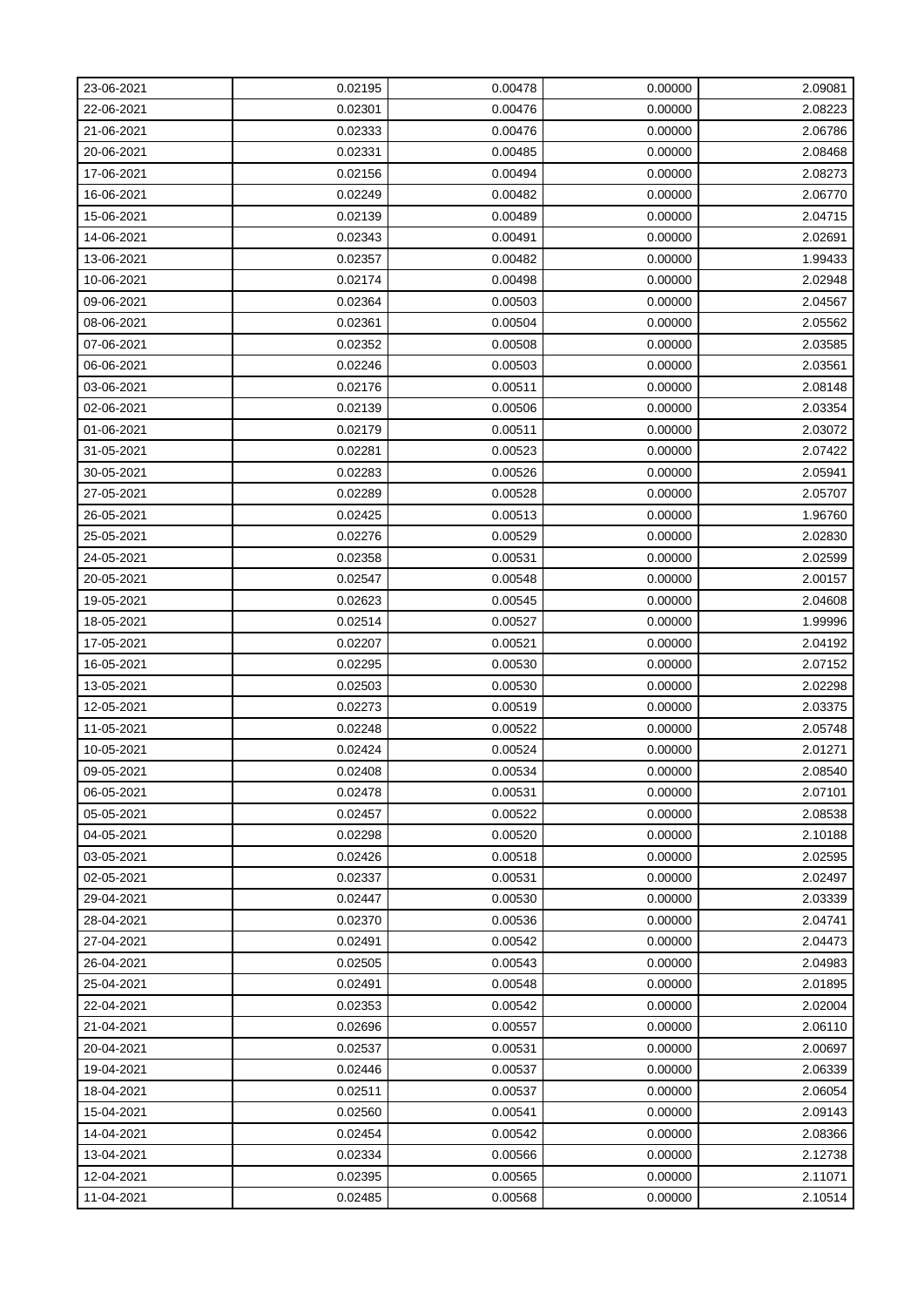| 07-04-2021 | 0.02590 | 0.00566 | 0.00000 | 2.10927 |
|------------|---------|---------|---------|---------|
| 06-04-2021 | 0.02420 | 0.00558 | 0.00000 | 2.07983 |
| 05-04-2021 | 0.02493 | 0.00562 | 0.00000 | 2.13553 |
| 31-03-2021 | 0.02499 | 0.00543 | 0.00000 | 2.08679 |
| 30-03-2021 | 0.02467 | 0.00558 | 0.00000 | 2.16059 |
| 29-03-2021 | 0.02401 | 0.00539 | 0.00000 | 2.09263 |
| 28-03-2021 | 0.02557 | 0.00545 | 0.00000 | 2.08476 |
| 26-03-2021 | 0.02492 | 0.00575 | 0.00000 | 2.16888 |
| 25-03-2021 | 0.02594 | 0.00557 | 0.00000 | 2.09607 |
| 24-03-2021 | 0.02550 | 0.00587 | 0.00000 | 2.18948 |
| 23-03-2021 | 0.02419 | 0.00544 | 0.00000 | 2.03829 |
| 22-03-2021 | 0.02372 | 0.00556 | 0.00000 | 2.09780 |
| 19-03-2021 | 0.02388 | 0.00571 | 0.00000 | 2.15840 |
| 18-03-2021 | 0.02376 | 0.00524 | 0.00000 | 2.03545 |
| 17-03-2021 | 0.02533 | 0.00518 | 0.00000 | 2.04278 |
| 16-03-2021 | 0.02407 | 0.00525 | 0.00000 | 2.05519 |
| 15-03-2021 | 0.02416 | 0.00522 | 0.00000 | 2.09002 |
| 12-03-2021 | 0.02412 | 0.00519 | 0.00000 | 2.05251 |
| 11-03-2021 | 0.02418 | 0.00522 | 0.00000 | 2.04229 |
| 10-03-2021 | 0.02427 | 0.00524 | 0.00000 | 2.04386 |
| 09-03-2021 | 0.02384 | 0.00521 | 0.00000 | 2.06350 |
| 08-03-2021 | 0.02195 | 0.00526 | 0.00000 | 2.11279 |
| 05-03-2021 | 0.02401 | 0.00539 | 0.00000 | 2.09184 |
| 04-03-2021 | 0.02451 | 0.00569 | 0.00000 | 2.07095 |
| 03-03-2021 | 0.02740 | 0.00577 | 0.00000 | 2.04336 |
| 02-03-2021 | 0.02469 | 0.00572 | 0.00000 | 2.04229 |
| 01-03-2021 | 0.02509 | 0.00552 | 0.00000 | 2.03343 |
| 26-02-2021 | 0.02530 | 0.00550 | 0.00000 | 1.98798 |
| 25-02-2021 | 0.02593 | 0.00536 | 0.00000 | 1.95262 |
| 24-02-2021 | 0.02734 | 0.00562 | 0.00000 | 1.99405 |
| 23-02-2021 | 0.02613 | 0.00565 | 0.00000 | 2.03374 |
| 22-02-2021 | 0.02554 | 0.00573 | 0.00000 | 2.00276 |
| 19-02-2021 | 0.02526 | 0.00573 | 0.00000 | 1.98127 |
| 18-02-2021 | 0.02642 | 0.00559 | 0.00000 | 1.99905 |
| 17-02-2021 | 0.02692 | 0.00587 | 0.00000 | 2.08651 |
| 16-02-2021 | 0.02741 | 0.00579 | 0.00000 | 2.01515 |
| 15-02-2021 | 0.02618 | 0.00590 | 0.00000 | 2.05388 |
| 12-02-2021 | 0.02675 | 0.00600 | 0.00000 | 2.02175 |
| 11-02-2021 | 0.02897 | 0.00603 | 0.00000 | 2.05211 |
| 10-02-2021 | 0.02820 | 0.00601 | 0.00000 | 2.04519 |
| 21-10-2020 | 0.03562 | 0.00851 | 0.00000 | 2.29770 |
| 20-10-2020 | 0.03660 | 0.00840 | 0.00000 | 2.29741 |
| 19-10-2020 | 0.03489 | 0.00847 | 0.00000 | 2.34470 |
| 16-10-2020 | 0.03183 | 0.00854 | 0.00000 | 2.37569 |
| 15-10-2020 | 0.03195 | 0.00855 | 0.00000 | 2.38042 |
| 14-10-2020 | 0.03437 | 0.00856 | 0.00000 | 2.35153 |
| 09-10-2020 | 0.03332 | 0.00834 | 0.00000 | 2.31409 |
| 08-10-2020 | 0.03221 | 0.00867 | 0.00000 | 2.40114 |
| 07-10-2020 | 0.03628 | 0.00846 | 0.00000 | 2.31930 |
| 06-10-2020 | 0.03517 | 0.00888 | 0.00000 | 2.40032 |
| 05-10-2020 | 0.03531 | 0.00918 | 0.00000 | 2.43317 |
| 02-10-2020 | 0.03792 | 0.00884 | 0.00000 | 2.31121 |
| 01-10-2020 | 0.03561 | 0.00875 | 0.00000 | 2.40896 |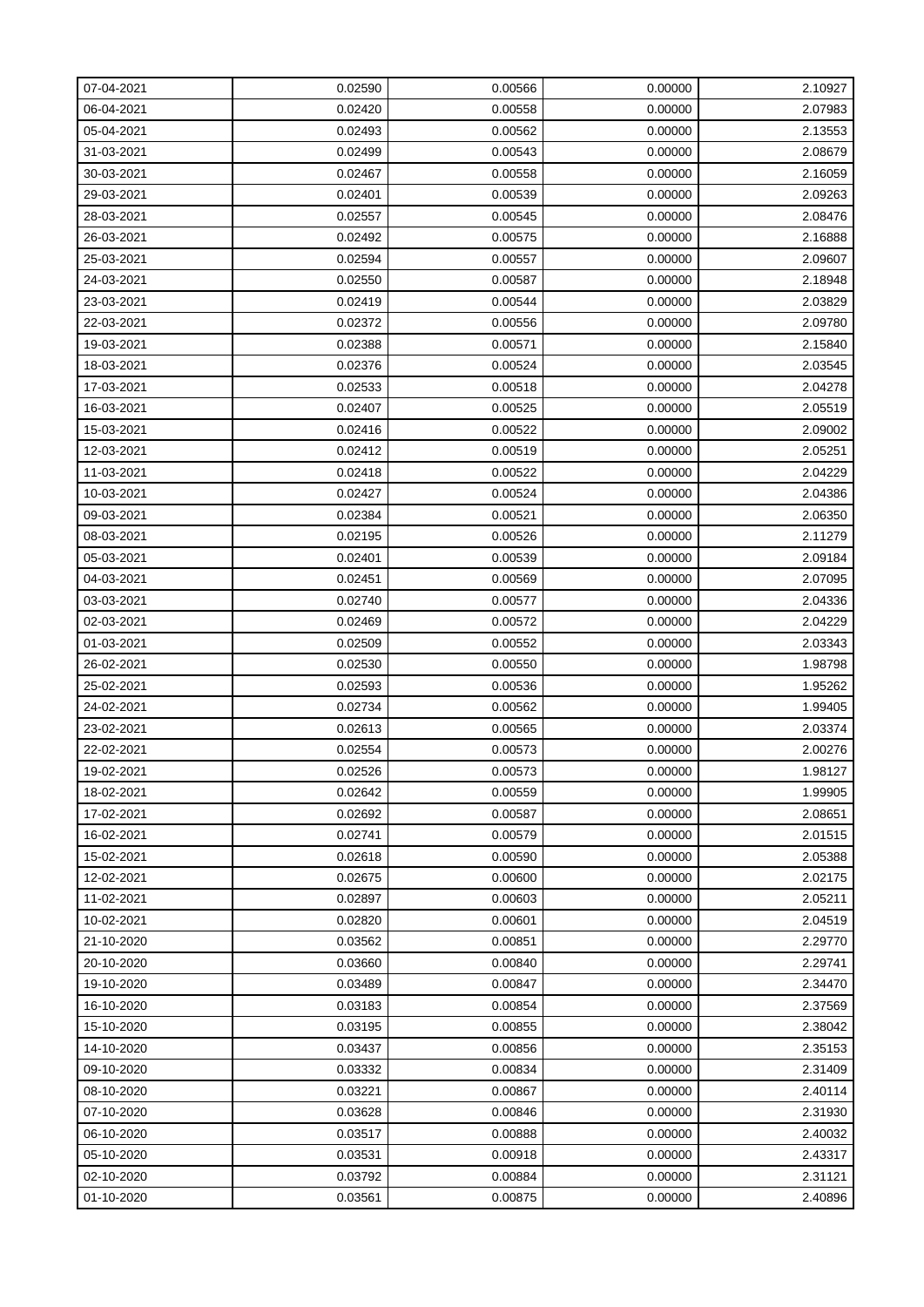| 30-09-2020 | 0.03762 | 0.00870 | 0.00000 | 2.33948 |
|------------|---------|---------|---------|---------|
| 29-09-2020 | 0.03432 | 0.00852 | 0.00000 | 2.38429 |
| 28-09-2020 | 0.03631 | 0.00867 | 0.00000 | 2.42725 |
| 25-09-2020 | 0.03291 | 0.00876 | 0.00000 | 2.47031 |
| 24-09-2020 | 0.03628 | 0.00843 | 0.00000 | 2.34061 |
| 23-09-2020 | 0.03248 | 0.00878 | 0.00000 | 2.43797 |
| 22-09-2020 | 0.03650 | 0.00855 | 0.00000 | 2.36268 |
| 21-09-2020 | 0.03556 | 0.00861 | 0.00000 | 2.37313 |
| 18-09-2020 | 0.03582 | 0.00857 | 0.00000 | 2.38408 |
| 16-09-2020 | 0.03375 | 0.00869 | 0.00000 | 2.39918 |
| 15-09-2020 | 0.03525 | 0.00900 | 0.00000 | 2.44516 |
| 14-09-2020 | 0.03652 | 0.00916 | 0.00000 | 2.38646 |
| 13-09-2020 | 0.03768 | 0.00906 | 0.00000 | 2.36450 |
| 10-09-2020 | 0.03447 | 0.00907 | 0.00000 | 2.38619 |
| 09-09-2020 | 0.03264 | 0.00893 | 0.00000 | 2.37286 |
| 08-09-2020 | 0.03336 | 0.00897 | 0.00000 | 2.40241 |
| 07-09-2020 | 0.03467 | 0.00855 | 0.00000 | 2.34096 |
| 06-09-2020 | 0.03273 | 0.00868 | 0.00000 | 2.40538 |
| 03-09-2020 | 0.03026 | 0.00825 | 0.00000 | 2.37756 |
| 02-09-2020 | 0.03230 | 0.00817 | 0.00000 | 2.34082 |
| 01-09-2020 | 0.03267 | 0.00801 | 0.00000 | 0.00000 |
| 31-08-2020 | 0.03242 | 0.00803 | 0.00000 | 0.00000 |
| 30-08-2020 | 0.02961 | 0.00827 | 0.00000 | 0.00000 |
| 27-08-2020 | 0.03092 | 0.00815 | 0.00000 | 0.00000 |
| 26-08-2020 | 0.03168 | 0.00792 | 0.00000 | 0.00000 |
| 25-08-2020 | 0.02935 | 0.00807 | 0.00000 | 0.00000 |
| 24-08-2020 | 0.03252 | 0.00813 | 0.00000 | 0.00000 |
| 23-08-2020 | 0.03357 | 0.00835 | 0.00000 | 0.00000 |
| 20-08-2020 | 0.03205 | 0.00821 | 0.00000 | 0.00000 |
| 19-08-2020 | 0.03206 | 0.00807 | 0.00000 | 0.00000 |
| 18-08-2020 | 0.03188 | 0.00826 | 0.00000 | 0.00000 |
| 17-08-2020 | 0.03237 | 0.00807 | 0.00000 | 2.37938 |
| 16-08-2020 | 0.03034 | 0.00817 | 0.00000 | 2.41560 |
| 13-08-2020 | 0.03127 | 0.00813 | 0.00000 | 2.38874 |
| 12-08-2020 | 0.03137 | 0.00807 | 0.00000 | 2.38453 |
| 11-08-2020 | 0.03241 | 0.00824 | 0.00000 | 2.45383 |
| 10-08-2020 | 0.02927 | 0.00814 | 0.00000 | 2.42482 |
| 09-08-2020 | 0.03216 | 0.00841 | 0.00000 | 2.48179 |
| 06-08-2020 | 0.03126 | 0.00827 | 0.00000 | 2.41721 |
| 05-08-2020 | 0.03365 | 0.00834 | 0.00000 | 2.43999 |
| 04-08-2020 | 0.03131 | 0.00829 | 0.00000 | 2.43009 |
| 03-08-2020 | 0.03158 | 0.00822 | 0.00000 | 2.35547 |
| 02-08-2020 | 0.03207 | 0.00865 | 0.00000 | 2.46414 |
| 30-07-2020 | 0.03269 | 0.00873 | 0.00000 | 2.45685 |
| 29-07-2020 | 0.03418 | 0.00839 | 0.00000 | 2.43296 |
| 28-07-2020 | 0.03399 | 0.00427 | 0.00000 | 2.47672 |
| 27-07-2020 | 0.03246 | 0.00419 | 0.00000 | 2.45653 |
| 26-07-2020 | 0.03026 | 0.00425 | 0.00000 | 2.46534 |
| 23-07-2020 | 0.03169 | 0.00420 | 0.00000 | 2.45641 |
| 22-07-2020 | 0.03308 | 0.00409 | 0.00000 | 2.46084 |
| 21-07-2020 | 0.03402 | 0.00410 | 0.00000 | 2.45862 |
| 20-07-2020 | 0.03123 | 0.00416 | 0.00000 | 2.52160 |
| 19-07-2020 | 0.03156 | 0.00422 | 0.00000 | 2.49589 |